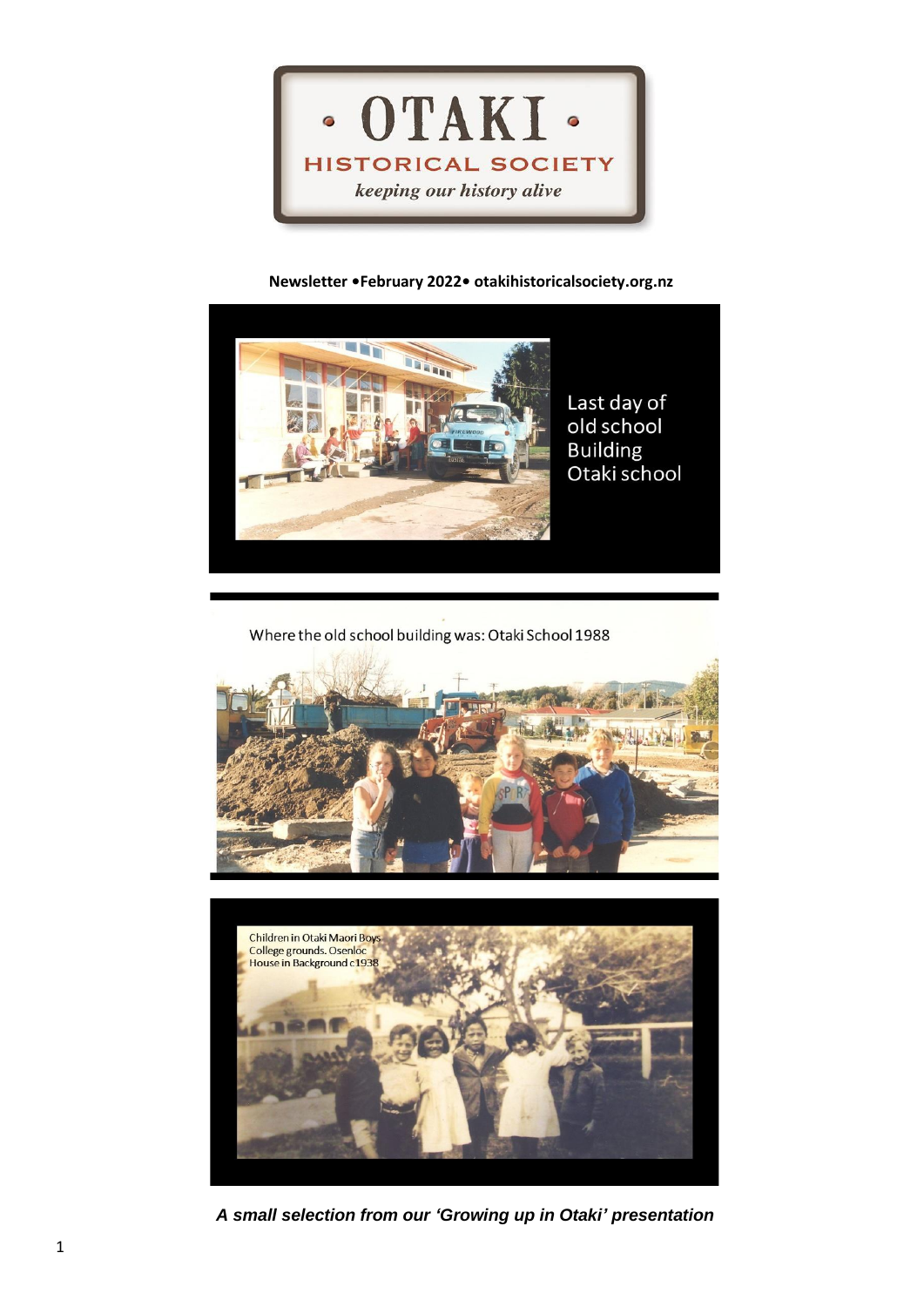

## *Journal*

A friendly reminder to those members who have not yet purchased their copy of the journal.

**Sales have been very strong and we have only a small number left. Don't hesitate to order yours!**

# **OTAKI HISTORICAL JOURNAL**

Otaki Historical Society Vol 42: 2021



Cost is \$20. Postage domestic \$5, overseas \$10. To purchase a copy online use **<https://www.otakihistoricalsociety.org.nz/journals>** or email **[otakihistoricalsociety@yahoo.com](mailto:otakihistoricalsociety@yahoo.com)**

*Locally the following businesses kindly stock and sell our journals:*

- Riverstone Café
- Otaki Railway Bookshop
- Otaki Post Shop
- Otaki Museum
- Books & Co
- Maoriland

### *We have adjusted the price of earlier journals we have in stock.*

Price List for earlier issues

- Vol 1 38 \$10 (1978 -2016)
- Vol 39 -41 \$20 (2017 -2021)
- Digitised 1-38 \$10
- Overseas post and packing \$10

**Note:** Digitised copies of articles from any of our journals can be purchased from the society. Contact us for costs and further details.



**Follow the link to our website to see all the covers of previous issues, click on the image to view the contents page and make your choice! <https://www.otakihistoricalsociety.org.nz/journals>**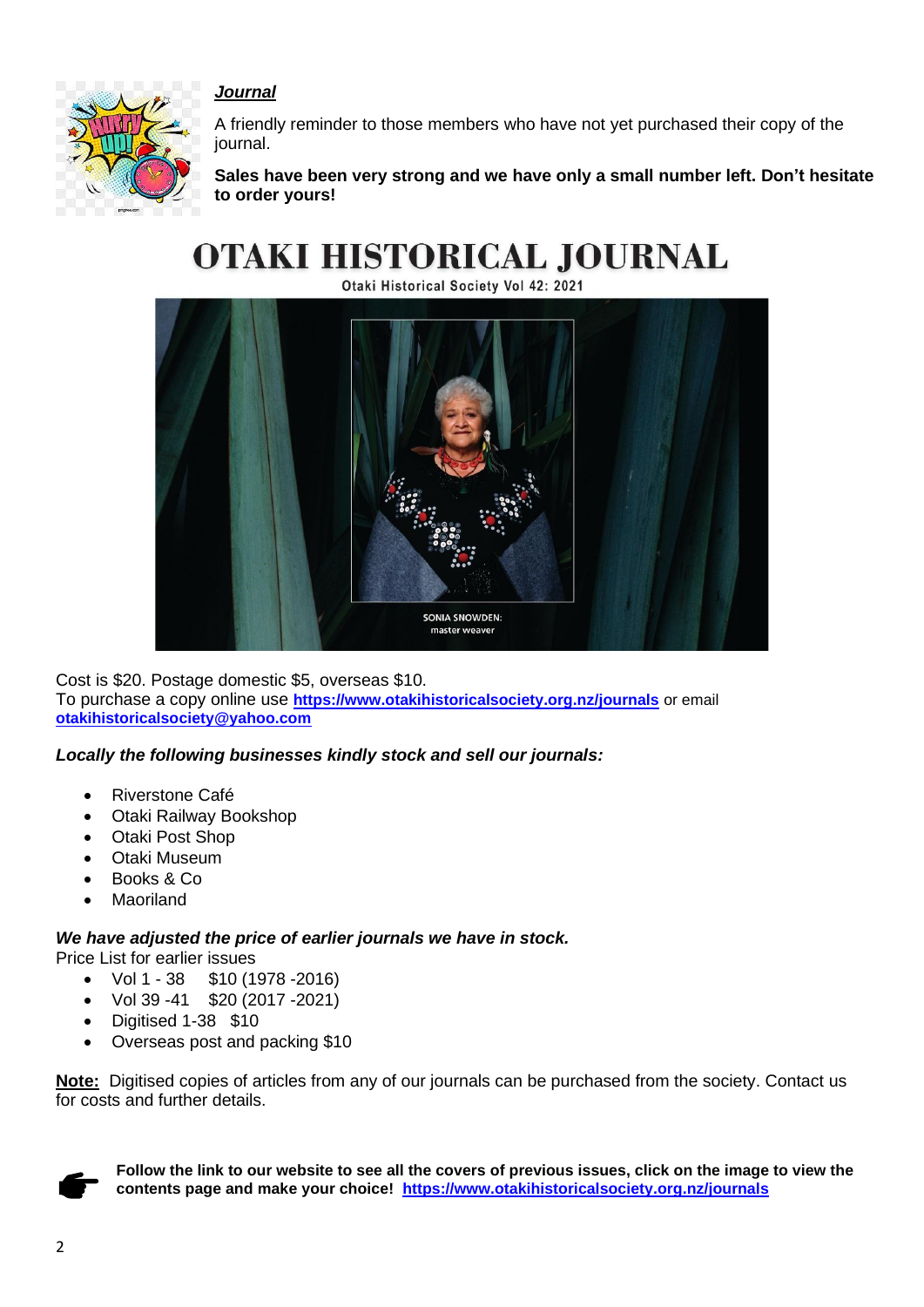# *OHS Website and Index*

- $\blacktriangleright$  Click on the 'News and Events' tab to view a feed from our facebook page. This is a great way to see Facebook posts for those who do not use social media.
	- The index is available on the website. [www.otakihistoricalsociety.org.nz](http://www.otakihistoricalsociety.org.nz/) The index is a valuable tool for researchers and members seeking information relating to the content of our 42 journals. Use the index to see if your interests (or family) are mentioned. If you find relevant information, refer to your journals or contact the Society to obtain past issues or digitised articles or journals. *Please note the two links to access the index i.e. 1-40 and 41-42.*
	- We have some of our past newsletters available on the website. Click on the 'Newsletters' tab at the top of the home page to view.
	- The website also has many photographs and an interesting timeline of Otaki's history for your viewing. **Click on a photo to see the description.**
	- Journals and photographs can be purchased from the website, and you can also join the society or renew your subscription. Submission forms for journals, subscriptions, queries are available.

## *OHS Facebook Page*

• See our page for meeting information, photographs, and other updates.

<https://www.facebook.com/otakihistoricalsociety/>

**Please feel free to post memories and photos relating to Otaki's history on our facebook page. The more our history is shared, the longer it will be retained.**

#### *Stats from Website*

#### **November**

- 184 visits
- 146 unique visitors
- 128 new visitors

### **September – November**

- 645 Visits
- 474 unique visitors
- 430 new visitors

### **Visitors were from following countries**

• NZ, US, UK Denmark, China, PNG, Canada, Sri Lanka

### **Most viewed pages**

• Otaki History, Journals and Photo Gallery

### *Stats from Facebook*

### **July – October**

- 10,277 posts made
- 1629 liked, commented on or shared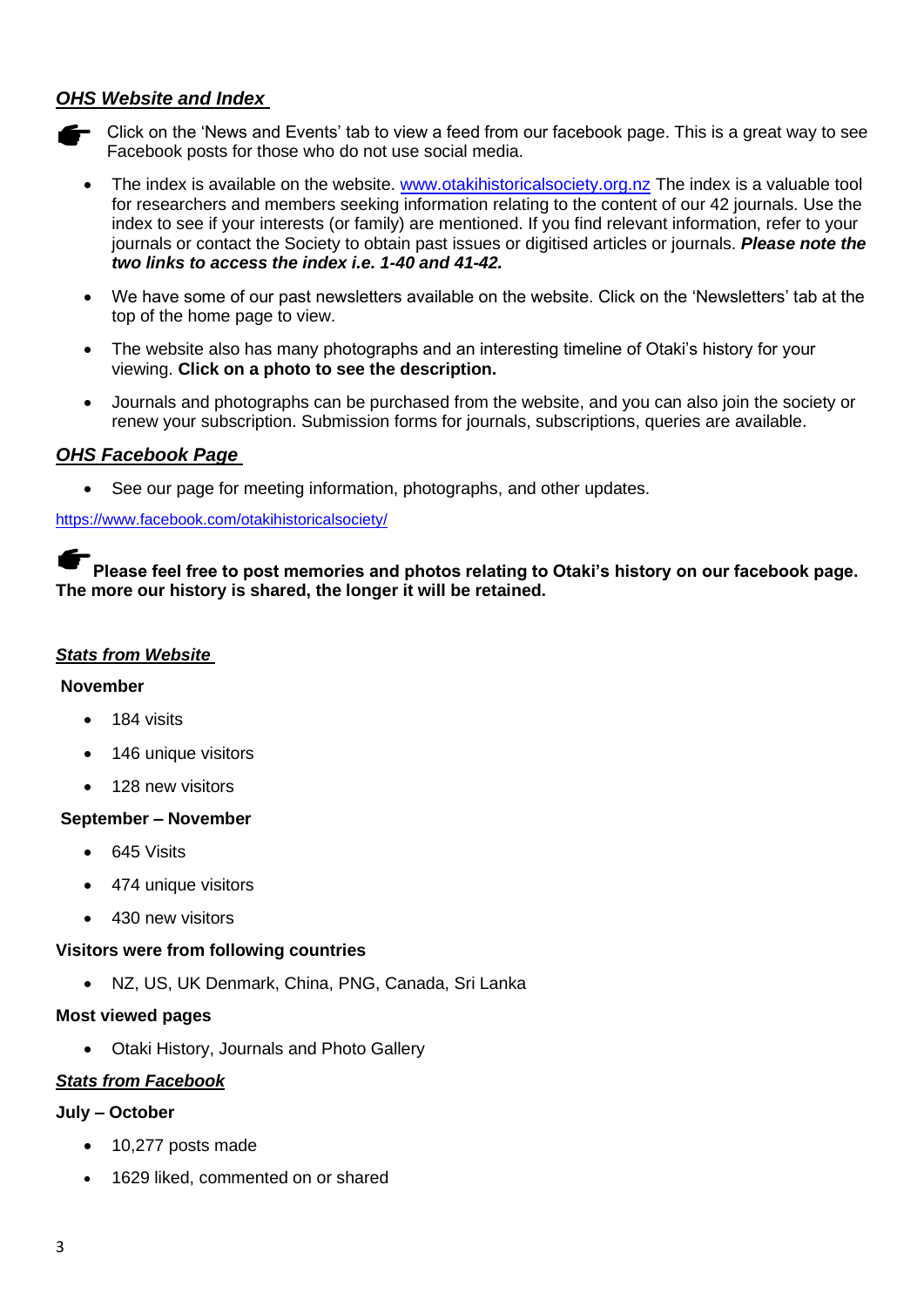# **Apology**

In our last newsletter in acknowledging the retirement of Maurice and Janice King, I omitted to mention that Janice too is a life member. Janice, your contribution to the society in so many ways over many years is appreciated by members and committee alike. We all thank you.

## **What we have been doing**

- We are continuing the work of sorting and collating our various holdings. Recently we have had shelving installed which will make this work and future access much easier. Thanks are extended to committee member Neil Greenwood for undertaking the purchasing and installation of these shelves.
- We are contributing a monthly column to the Otaki Mail and intend featuring interesting articles and news items from the early copies of the Mail and other NZ newspapers. The first newspaper was published in Otaki in 1892. If you have missed your copies of the Otaki Mail, they are available online at<https://otakimail.co.nz/> .
- Work is also well underway on next years' issue of the journal.
- We attended a small afternoon function hosted by the Museum to acknowledge and introduce the volunteers who every week staff the entrance desk, welcoming and assisting visitors to the museum.

**Below is one of the articles recently published in the Otaki Mail** (note the early spelling of Paekakariki)

June 29 1867

## UP THE COAST

## *To the editor of the Wellington Independent*

…..From this place (*Paikakairiki)* to Rangitikei, something like fifty miles, is a monotonous beach, sand on one side and sea on the other, only relieved by the native village of Waikanae, which is seen but partly, and Otaki, which is quite cheering, the parsonage, cottage, church, and the curate's house forming a beautiful picture. I found excellent accommodation at the hotel of Mr, Martin; from hence I was enabled to see the character of the country a great distance, which appeared one vast mixture of low hills and swampy flats, extending for miles without bush, and upon which were grazing a large quantity of sheep. Taking the road through sand hills, I again made the beach, and soon arrived at the Ohau river, over which, owing to a fresh in the river, my horse had all but to swim; I afterwards learnt that Cobb's coach had a track round by the sand hills and crossed at a shallow place a little higher up. I am told that Mr. H. McDonald keeps a good accommodation house here, which must be a blessing to many a weary traveller upon this sandy desert.

### *A traveller*



*Otaki school, church and parsonage.1852 Acknowledgement Te Papa*